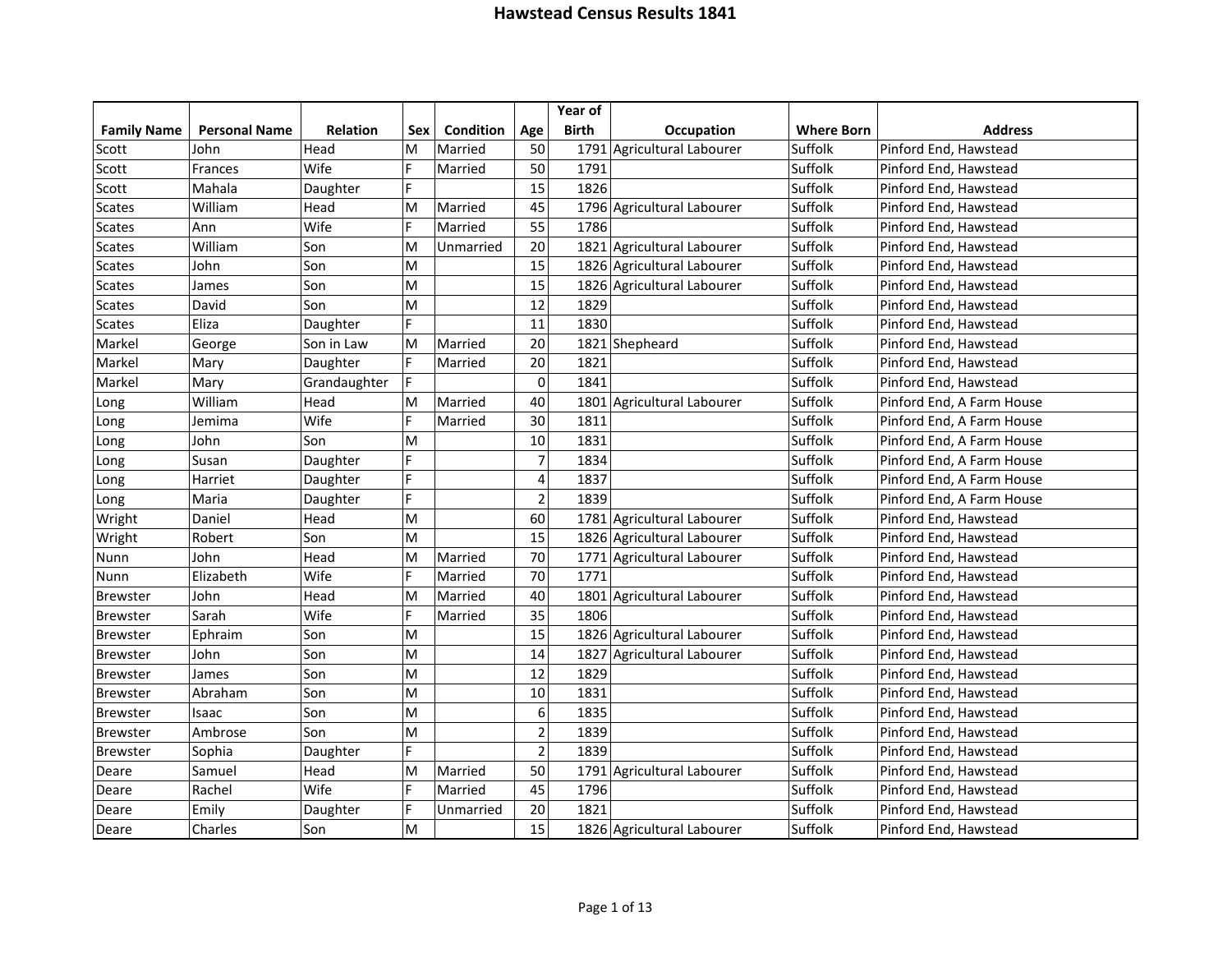| Deare       | Thomas    | Son      | M  |           | 13                      | 1828 Agricultural Labourer | Suffolk | Pinford End, Hawstead |
|-------------|-----------|----------|----|-----------|-------------------------|----------------------------|---------|-----------------------|
| Deare       | Lousia    | Daughter | F  |           | 10                      | 1831                       | Suffolk | Pinford End, Hawstead |
| Deare       | George    | Son      | M  |           | 5                       | 1836                       | Suffolk | Pinford End, Hawstead |
| <b>Bugg</b> | George    | Head     | M  | Married   | 30                      | 1811 Agricultural Labourer | Suffolk | Pinford End, Hawstead |
| <b>Bugg</b> | Mary      | Wife     | F. | Married   | 30                      | 1811                       | Suffolk | Pinford End, Hawstead |
| <b>Bugg</b> | Henry     | Son      | M  |           | 13                      | 1828                       | Suffolk | Pinford End, Hawstead |
| <b>Bugg</b> | Eliza     | Daughter | F  |           | 10                      | 1831                       | Suffolk | Pinford End, Hawstead |
| <b>Bugg</b> | George    | Son      | M  |           | 8                       | 1833                       | Suffolk | Pinford End, Hawstead |
| <b>Bugg</b> | William   | Son      | M  |           | 5                       | 1836                       | Suffolk | Pinford End, Hawstead |
| <b>Bugg</b> | Susan     | Daughter | Þ  |           | $\overline{\mathbf{3}}$ | 1838                       | Suffolk | Pinford End, Hawstead |
| <b>Bugg</b> | James     | Son      | M  |           | $\mathbf{1}$            | 1840                       | Suffolk | Pinford End, Hawstead |
| Shorter     | Elizabeth | Head     |    |           | 70                      | 1771                       | Suffolk | Pinford End, Hawstead |
| Shorter     | Susan     |          | F. |           | $\overline{4}$          | 1837                       | Suffolk | Pinford End, Hawstead |
| Cook        | Elizabeth | Head     | E. |           | 60                      | 1781                       | Suffolk | Pinford End, Hawstead |
| Cook        | John      |          | M  |           | 35                      | 1806 Agricultural Labourer | Suffolk | Pinford End, Hawstead |
| Cook        | Ann       |          | É  |           | 15                      | 1826                       | Suffolk | Pinford End, Hawstead |
| Ramsbotton  | Jacob     | Head     | M  | Married   | 60                      | 1781 Agricultural Labourer | Suffolk | Pinford End, Hawstead |
| Ramsbotton  | Mary      | Wife     | F  | Married   | 50                      | 1791                       | Suffolk | Pinford End, Hawstead |
| Ramsbotton  | Elizabeth | Daughter | F  | Unmarried | 20                      | 1821                       | Suffolk | Pinford End, Hawstead |
| Ramsbotton  | Daniel    | Son      | M  | Unmarried | 20                      | 1821                       | Suffolk | Pinford End, Hawstead |
| Ramsbotton  | Charles   | Son      | M  |           | 15                      | 1826                       | Suffolk | Pinford End, Hawstead |
| Swan        | Sarah     | Head     |    |           | 50                      | 1791                       | Suffolk | Pinford End, Hawstead |
| Swan        | Henry     | Son      | M  | Unmarried | 25                      | 1816 Agricultural Labourer | Suffolk | Pinford End, Hawstead |
| Swan        | Sophia    | Daughter | F  | Unmarried | 20                      | 1821                       | Suffolk | Pinford End, Hawstead |
| Swan        | Edward    | Son      | M  | Unmarried | 20                      | 1821 Agricultural Labourer | Suffolk | Pinford End, Hawstead |
| Cook        | James     | Head     | M  | Married   | 30                      | 1811 Agricultural Labourer | Suffolk | Pinford End, Hawstead |
| Cook        | Eliza     | Wife     | F  | Married   | 30                      | 1811                       | Suffolk | Pinford End, Hawstead |
| Cook        | James     | Son      | M  |           | 8                       | 1833                       | Suffolk | Pinford End, Hawstead |
| Cook        | Emma      | Daughter | F  |           | 5                       | 1836                       | Suffolk | Pinford End, Hawstead |
| Cook        | Eliza     | Daughter | F. |           | $\overline{\mathbf{4}}$ | 1837                       | Suffolk | Pinford End, Hawstead |
| Nelson      | William   | Head     | M  | Married   | 40                      | 1801 Agricultural Labourer | Suffolk | Pinford End, Hawstead |
| Nelson      | Sarah     | Wife     | F  | Married   | 40                      | 1801                       | Suffolk | Pinford End, Hawstead |
| Nelson      | Susan     | Daughter | F. |           | 15                      | 1826                       | Suffolk | Pinford End, Hawstead |
| Nelson      | Catherine | Daughter | F. |           | 15                      | 1826                       | Suffolk | Pinford End, Hawstead |
| Nelson      | William   | Son      | M  |           | 12                      | 1829                       | Suffolk | Pinford End, Hawstead |
| Nelson      | David     | Son      | M  |           | $\overline{7}$          | 1834                       | Suffolk | Pinford End, Hawstead |
| Nelson      | Frances   | Daughter | F  |           | $\mathbf 1$             | 1840                       | Suffolk | Pinford End, Hawstead |
| Story       | Richard   | Head     | M  | Married   | 50                      | 1791 Agricultural Labourer | Suffolk | Pinford End, Hawstead |
|             |           |          |    |           |                         |                            |         |                       |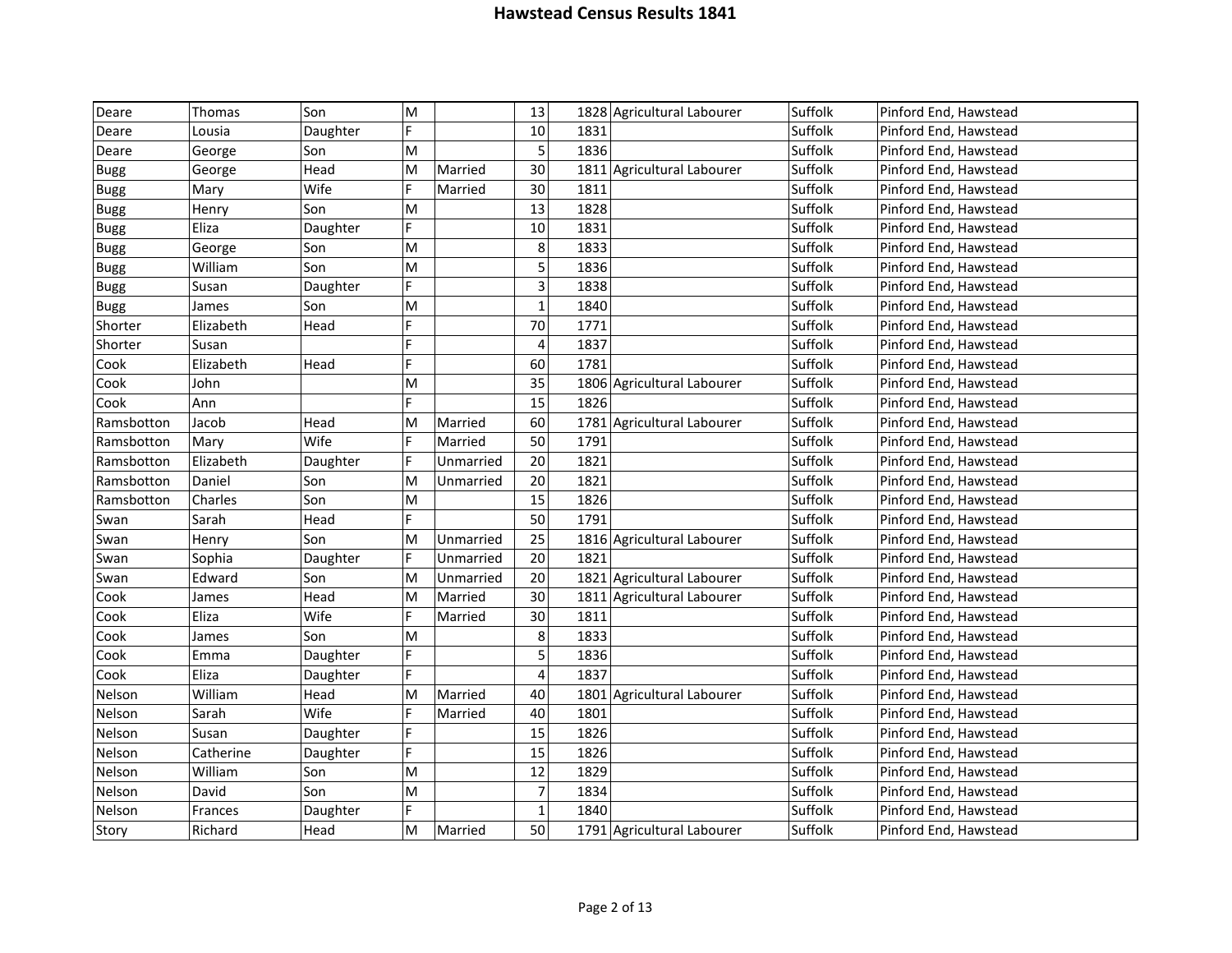| Story         | Margaret  | Wife     | F | Married   | 40                       | 1801 |                            | Suffolk | Pinford End, Hawstead               |
|---------------|-----------|----------|---|-----------|--------------------------|------|----------------------------|---------|-------------------------------------|
| Story         | Maria     | Daughter | F |           | 6                        | 1835 |                            | Suffolk | Pinford End, Hawstead               |
| Veara         | Philis    | Head     | F |           | 80                       | 1761 |                            | Suffolk | Pinford End, Hawstead               |
| Jerman        | William   |          | M |           | 40                       |      | 1801 Agricultural Labourer | Suffolk | Pinford End, Hawstead               |
| Ridgeon       | William   | Head     | M | Married   | 40                       |      | 1801 Agricultural Labourer | Suffolk | Pinford End, Hawstead               |
| Ridgeon       | Elizabeth | Wife     | F | Married   | 40                       | 1801 |                            | Suffolk | Pinford End, Hawstead               |
| Ridgeon       | James     | Son      | M |           | 15                       | 1826 |                            | Suffolk | Pinford End, Hawstead               |
| Ridgeon       | William   | Son      | M |           | 14                       | 1827 |                            | Suffolk | Pinford End, Hawstead               |
| Ridgeon       | Mary      | Daughter | F |           | 12                       | 1829 |                            | Suffolk | Pinford End, Hawstead               |
| Ridgeon       | Martha    | Daughter | F |           | 9                        | 1832 |                            | Suffolk | Pinford End, Hawstead               |
| Ridgeon       | John      | Son      | M |           | $\overline{\mathcal{I}}$ | 1834 |                            | Suffolk | Pinford End, Hawstead               |
| Ridgeon       | Thomas    | Son      | M |           | 3                        | 1838 |                            | Suffolk | Pinford End, Hawstead               |
| Ridgeon       | Sarah     | Daughter | F |           | $\mathbf 0$              | 1841 |                            | Suffolk | Pinford End, Hawstead               |
| Lanham        | Thomas    | Head     | M | Married   | 65                       |      | 1776 Agricultural Labourer | Suffolk | Pinford End, Hawstead               |
| Lanham        | Susan     | Wife     | F | Married   | 60                       | 1781 |                            | Suffolk | Pinford End, Hawstead               |
| Lanham        | Maria     |          | F |           | 10                       | 1831 |                            | Suffolk | Pinford End, Hawstead               |
| Death         | James     | Head     | M | Married   | 45                       |      | 1796 Thatcher              | Suffolk | In a Wood nr. Pinford End Hawstead, |
| Death         | Sarah     | Wife     | F | Married   | 30                       | 1811 |                            | Suffolk | In a Wood nr. Pinford End Hawstead, |
| Death         | Ann       | Daughter | F |           | 15                       | 1826 |                            | Suffolk | In a Wood nr. Pinford End Hawstead, |
| Death         | Abraham   | Son      | M |           | 10                       | 1831 |                            | Suffolk | In a Wood nr. Pinford End Hawstead, |
| Death         | William   | Son      | M |           | 8                        | 1833 |                            | Suffolk | In a Wood nr. Pinford End Hawstead, |
| Death         | Emma      | Daughter | F |           | $6\phantom{a}$           | 1835 |                            | Suffolk | In a Wood nr. Pinford End Hawstead, |
| Death         | James     | Son      | M |           | $\overline{\mathbf{4}}$  | 1837 |                            | Suffolk | In a Wood nr. Pinford End Hawstead, |
| Death         | Eliza     | Daughter | F |           | $\overline{2}$           | 1839 |                            | Suffolk | In a Wood nr. Pinford End Hawstead, |
| Death         | Elizabeth | Daughter | F |           | $\mathbf 0$              | 1841 |                            | Suffolk | In a Wood nr. Pinford End Hawstead, |
| Death         | William   | Farther  | M |           | 85                       | 1756 |                            | Suffolk | In a Wood nr. Pinford End Hawstead, |
| Deere         | John      | Head     | M |           | 65                       | 1776 |                            | Suffolk | In a Wood nr. Pinford End Hawstead, |
| Deere         | Mary      | Wife     | Þ |           | 60                       | 1781 |                            | Suffolk | In a Wood nr. Pinford End Hawstead, |
| Hill          | John      | Head     | M | Married   | 45                       |      | 1796 Farm Bailiff          | Suffolk | Farm House, Hawstead                |
| Hill          | Martha    | Wife     | F | Married   | 55                       | 1786 |                            | Suffolk | Farm House, Hawstead                |
| <b>Bowers</b> | Thomas    | Lodger   | M | Unmarried | 20                       |      | 1821 Agricultural Labourer | Suffolk | Farm House, Hawstead                |
| Region        | George    | Lodger   | M | Unmarried | 20                       |      | 1821 Agricultural Labourer | Suffolk | Farm House, Hawstead                |
| Blomfield     | James     | Head     | M | Married   | 35                       |      | 1806 Agricultural Labourer | Suffolk | Near The Church, Hawstead           |
| Blomfield     | Mary Ann  | Wife     | F | Married   | 35                       | 1806 |                            | Suffolk | Near The Church, Hawstead           |
| Blomfield     | Thomas    | Son      | M |           | 9                        | 1832 |                            | Suffolk | Near The Church, Hawstead           |
| Blomfield     | George    | Son      | M |           | $\overline{7}$           | 1834 |                            | Suffolk | Near The Church, Hawstead           |
| Blomfield     | Mary      | Daughter | F |           | 5                        | 1836 |                            | Suffolk | Near The Church, Hawstead           |
| Blomfield     | Maria     | Daughter | F |           | $\overline{3}$           | 1838 |                            | Suffolk | Near The Church, Hawstead           |
|               |           |          |   |           |                          |      |                            |         |                                     |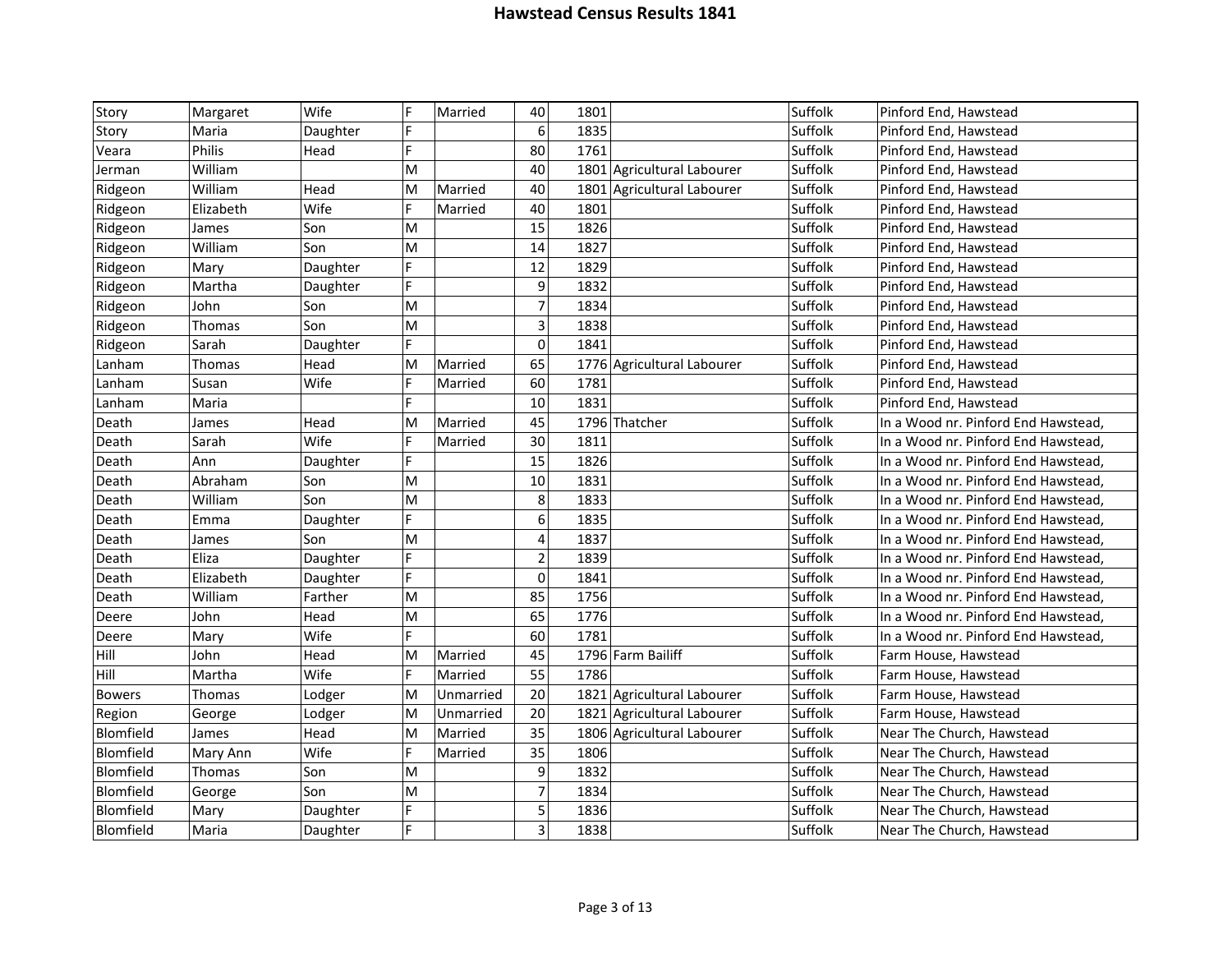| Blomfield       | Elizebeth | Daughter | F            |           | $\mathbf 1$             | 1840 |                            | Suffolk | Near The Church, Hawstead      |
|-----------------|-----------|----------|--------------|-----------|-------------------------|------|----------------------------|---------|--------------------------------|
| Elmer           | David     | Head     | M            | Married   | 20                      |      | 1821 Shepheard             | Suffolk | Near The Church, Hawstead      |
| Elmer           | Mary      | Wife     | F            | Married   | 20                      | 1821 |                            | Suffolk | Near The Church, Hawstead      |
| Elmer           | John      | Son      | M            |           | $\mathbf 1$             | 1840 |                            | Suffolk | Near The Church, Hawstead      |
| Arnold          | Elizabeth |          | F            |           | 45                      |      | 1796 Independent Means     | Suffolk | Near The Church, Hawstead      |
| Arnold          | John      |          | M            |           | 11                      | 1830 |                            | Suffolk | Near The Church, Hawstead      |
| <b>Brewster</b> | Elizabeth | Head     | F            |           | 70                      | 1771 |                            | Suffolk | Hawstead Green, Hawstead       |
| <b>Brewster</b> | Ambrose   |          | M            |           | 30                      | 1811 |                            | Suffolk | Hawstead Green, Hawstead       |
| <b>Beales</b>   | Robert    |          | M            |           | 30                      | 1811 |                            | Suffolk | Hawstead Green, Hawstead       |
| Ransom          | Edward    | Head     | M            |           | 65                      | 1776 |                            | Suffolk | Hawstead Green, Hawstead       |
| Cawston         | John      | Head     | M            | Married   | 35                      |      | 1806 Agricultural Labourer | Suffolk | Hawstead Green, Hawstead       |
| Cawston         | Ann       | Wife     | F            | Married   | 25                      | 1816 |                            | Suffolk | Hawstead Green, Hawstead       |
| Cawston         | Ann       | Daughter | F            |           | $\overline{7}$          | 1834 |                            | Suffolk | Hawstead Green, Hawstead       |
| Cawston         | John      | Son      | M            |           | $\mathbf 0$             | 1841 |                            | Suffolk | Hawstead Green, Hawstead       |
| Barney          | Charles   | Head     | M            | Married   | 35                      |      | 1806 Agricultural Labourer | Suffolk | Hawstead Green, Hawstead       |
| Barney          | Martha    | Wife     | F            | Married   | 30                      | 1811 |                            | Suffolk | Hawstead Green, Hawstead       |
| Barney          | Emma      | Daughter | F            |           | $\overline{2}$          | 1839 |                            | Suffolk | Hawstead Green, Hawstead       |
| Barney          | George    | Son      | M            |           | $\mathbf 0$             | 1841 |                            | Suffolk | Hawstead Green, Hawstead       |
| Blomfield       | James     | Head     | M            | Married   | 60                      |      | 1781 Agricultural Labourer | Suffolk | Hawstead Green, Hawstead       |
| Blomfield       | Mary      | Wife     | F            | Married   | 60                      | 1781 |                            | Suffolk | Hawstead Green, Hawstead       |
| Blomfield       | Robert    | Son      | M            |           | 30                      |      | 1811 Agricultural Labourer | Suffolk | Hawstead Green, Hawstead       |
| Evered          | Mary      | Head     | F            |           | 70                      | 1771 |                            | Suffolk | 1 Metcalf Alms House, Hawstead |
| Greenwood       | Elizabeth | Head     | F            |           | 75                      | 1766 |                            | Suffolk | 2 Metcalf Alms House, Hawstead |
| <b>Bruce</b>    | Lucy      | Head     | $\mathsf{F}$ |           | 70                      | 1771 |                            | Suffolk | 3 Metcalf Alms House, Hawstead |
| Burton          | Mary      | Head     | F            |           | 85                      | 1756 |                            | Suffolk | 4 Metcalf Alms House, Hawstead |
| Street          | Mary      |          | F            |           | 45                      | 1796 |                            | Suffolk | 4 Metcalf Alms House, Hawstead |
| Rolfe           | Mary      | Head     | F            |           | 65                      | 1776 |                            | Suffolk | 5 Metcalf Alms House, Hawstead |
| Hardy           | William   | Head     | M            | Married   | 50                      |      | 1791 Agricultural Labourer | Suffolk | Wash Farm, Hawstead            |
| Hardy           | Martha    | Wife     | F            | Married   | 50                      | 1791 |                            | Suffolk | Wash Farm, Hawstead            |
| Hardy           | John      | Son      | M            | Unmarried | 20                      |      | 1821 Agricultural Labourer | Suffolk | Wash Farm, Hawstead            |
| Hardy           | Eliza     |          | F.           |           | 5                       | 1836 |                            | Suffolk | Wash Farm, Hawstead            |
| Norman          | George    | Head     | M            | Married   | 25                      |      | 1816 Agricultural Labourer | Suffolk | Hawstead Green, Hawstead       |
| Norman          | Mary      | Wife     | F            |           | 20                      | 1821 |                            | Suffolk | Hawstead Green, Hawstead       |
| Norman          | Lucy      | Daughter | F            |           | 6                       | 1835 |                            | Suffolk | Hawstead Green, Hawstead       |
| Norman          | Eliza     | Daughter | F            |           | 5                       | 1836 |                            | Suffolk | Hawstead Green, Hawstead       |
| Norman          | Hannah    | Daughter | F            |           | $\overline{\mathbf{3}}$ | 1838 |                            | Suffolk | Hawstead Green, Hawstead       |
| Norman          | William   | Son      | M            |           | $\overline{2}$          | 1839 |                            | Suffolk | Hawstead Green, Hawstead       |
| Clarke          | John      | Head     | M            | Married   | 35                      |      | 1806 Agricultural Labourer | Suffolk | Hawstead Green, Hawstead       |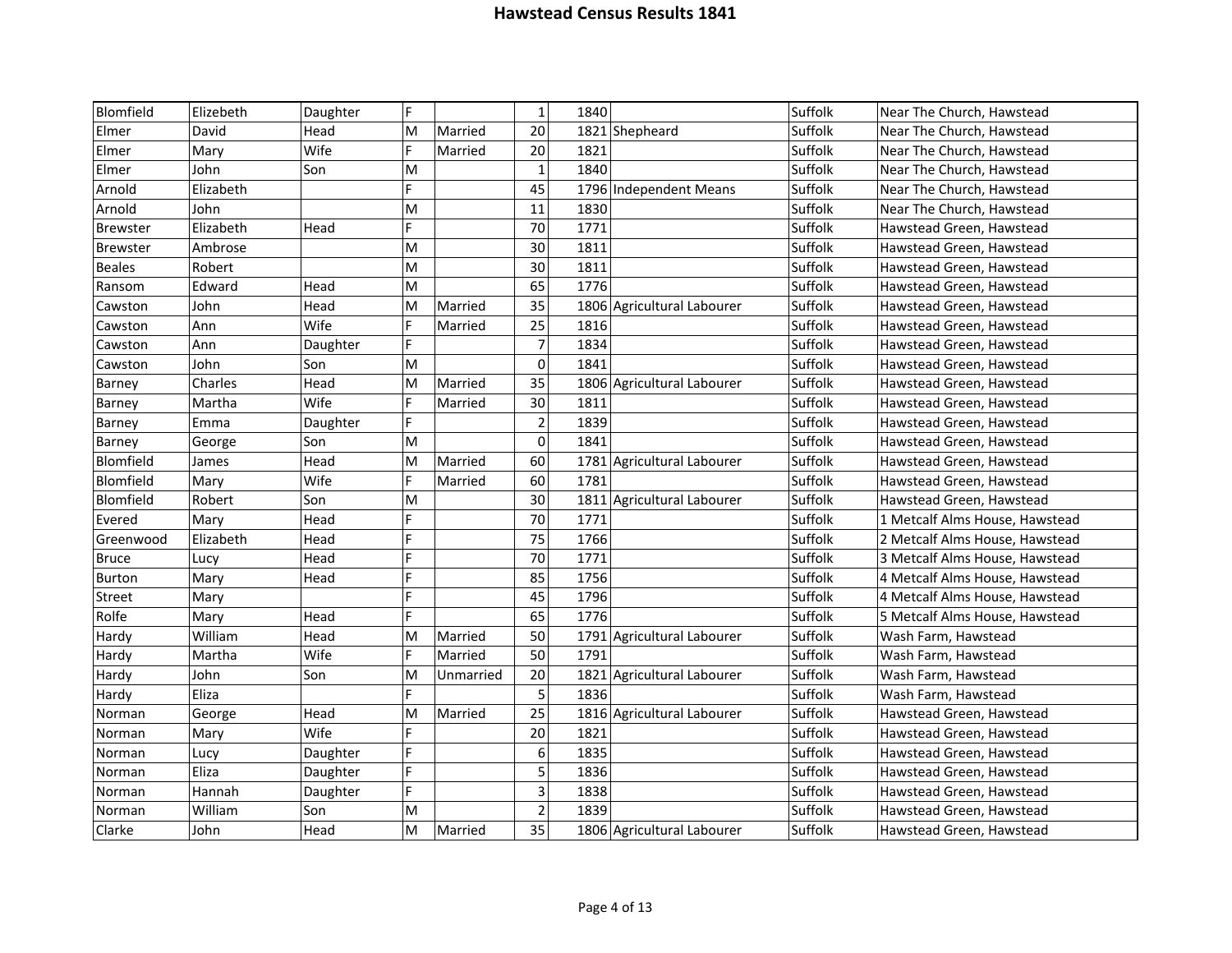| Clarke | Mary      | Wife     | F              | Married | 35                      | 1806 |                            | Suffolk     | Hawstead Green, Hawstead |
|--------|-----------|----------|----------------|---------|-------------------------|------|----------------------------|-------------|--------------------------|
| Clarke | Caroline  | Daughter | F              |         | 12                      | 1829 |                            | Suffolk     | Hawstead Green, Hawstead |
| Clarke | Emma      | Daughter | F              |         | $\boldsymbol{9}$        | 1832 |                            | Suffolk     | Hawstead Green, Hawstead |
| Clarke | Solomon   | Son      | M              |         | 6                       | 1835 |                            | Suffolk     | Hawstead Green, Hawstead |
| Clarke | George    | Son      | M              |         | $\mathbf{1}$            | 1840 |                            | Suffolk     | Hawstead Green, Hawstead |
| Mingay | Thomas    | Head     | M              | Married | 45                      |      | 1796 Agricultural Labourer | Suffolk     | Hawstead Green, Hawstead |
| Mingay | Ann       | Wife     | F              | Married | 50                      | 1791 |                            | Suffolk     | Hawstead Green, Hawstead |
| Mingay | Henry     | Son      | M              |         | 20                      |      | 1821 Agricultural Labourer | Suffolk     | Hawstead Green, Hawstead |
| Mingay | George    | Son      | M              |         | 15                      |      | 1826 Agricultural Labourer | Suffolk     | Hawstead Green, Hawstead |
| Mingay | Caroline  | Daughter | F              |         | 12                      | 1829 |                            | Suffolk     | Hawstead Green, Hawstead |
| Nelson | Robert    | Head     | M              | Married | 65                      |      | 1776 Agricultural Labourer | Suffolk     | Hawstead Green, Hawstead |
| Nelson | Sarah     | Wife     | F              | Married | 50                      | 1791 |                            | Suffolk     | Hawstead Green, Hawstead |
| Nelson | Joseph    | Son      | M              |         | 15                      | 1826 |                            | Suffolk     | Hawstead Green, Hawstead |
| Nelson | John      | Son      | M              |         | 12                      | 1829 |                            | Suffolk     | Hawstead Green, Hawstead |
| Nelson | William   | Son      | M              |         | 6                       | 1835 |                            | Suffolk     | Hawstead Green, Hawstead |
| Clarke | George    | Head     | M              | Married | 50                      |      | 1791 Agricultural Labourer | Suffolk     | Hawstead Green, Hawstead |
| Clarke | Sophia    | Wife     | F              | Married | 55                      | 1786 |                            | Suffolk     | Hawstead Green, Hawstead |
| Clarke | Jermyn    | Son      | M              |         | 15                      |      | 1826 Agricultural Labourer | Suffolk     | Hawstead Green, Hawstead |
| Clarke | Matilda   | Daughter | $\overline{F}$ |         | 15                      | 1826 |                            | Suffolk     | Hawstead Green, Hawstead |
| Clarke | Sarah     | Daughter | F              |         | 11                      | 1830 |                            | Suffolk     | Hawstead Green, Hawstead |
| Payne  | Samuel    | Head     | M              |         | 75                      | 1766 |                            | Suffolk     | Hawstead Green, Hawstead |
| Payne  | Martha    |          | F              |         | 40                      | 1801 |                            | Suffolk     | Hawstead Green, Hawstead |
| Varo   | Maria     | Head     | F              |         | 55                      |      | 1786 Independent Means     | Suffolk     | Hawstead Green, Hawstead |
| Varo   | Charles   |          | M              |         | 20                      |      | 1821 Agricultural Labourer | Suffolk     | Hawstead Green, Hawstead |
| Varo   | Susan     |          | F              |         | 15                      | 1826 |                            | Suffolk     | Hawstead Green, Hawstead |
| Drake  | Edward    | Head     | M              | Married | 30                      |      | 1811 Butcher               | Suffolk     | Hawstead Green, Hawstead |
| Drake  | Elizabeth | Wife     | F              | Married | 25                      | 1816 |                            | Suffolk     | Hawstead Green, Hawstead |
| Drake  | Elizabeth | Daughter | F              |         | 6                       | 1835 |                            | Suffolk     | Hawstead Green, Hawstead |
| Drake  | Edward    | Son      | M              |         | $\overline{\mathbf{4}}$ | 1837 |                            | Suffolk     | Hawstead Green, Hawstead |
| Drake  | John      | Son      | M              |         | $\overline{2}$          | 1839 |                            | Suffolk     | Hawstead Green, Hawstead |
| Farrow | Elizabeth |          | F              |         | $\overline{55}$         | 1786 |                            | Not Suffolk | Hawstead Green, Hawstead |
| Farrow | Samuel    | Head     | M              | Married | 25                      |      | 1816 Agricultural Labourer | Suffolk     | Hawstead Green, Hawstead |
| Farrow | Lucv      | Wife     | F              | Married | 25                      | 1816 |                            | Suffolk     | Hawstead Green, Hawstead |
| Farrow | Samuel    | Son      | M              |         | $\mathbf 1$             | 1840 |                            | Suffolk     | Hawstead Green, Hawstead |
| Boyden | James     |          | M              |         | 15                      |      | 1826 Agricultural Labourer | Suffolk     | Hawstead Green, Hawstead |
| Cook   | George    |          | M              |         | 55                      |      | 1786 Agricultural Labourer | Suffolk     | Hawstead Green, Hawstead |
| Cook   | James     |          | M              |         | 15                      |      | 1826 Agricultural Labourer | Suffolk     | Hawstead Green, Hawstead |
| Boyden | Charles   |          | M              |         | 12                      | 1829 |                            | Suffolk     | Hawstead Green, Hawstead |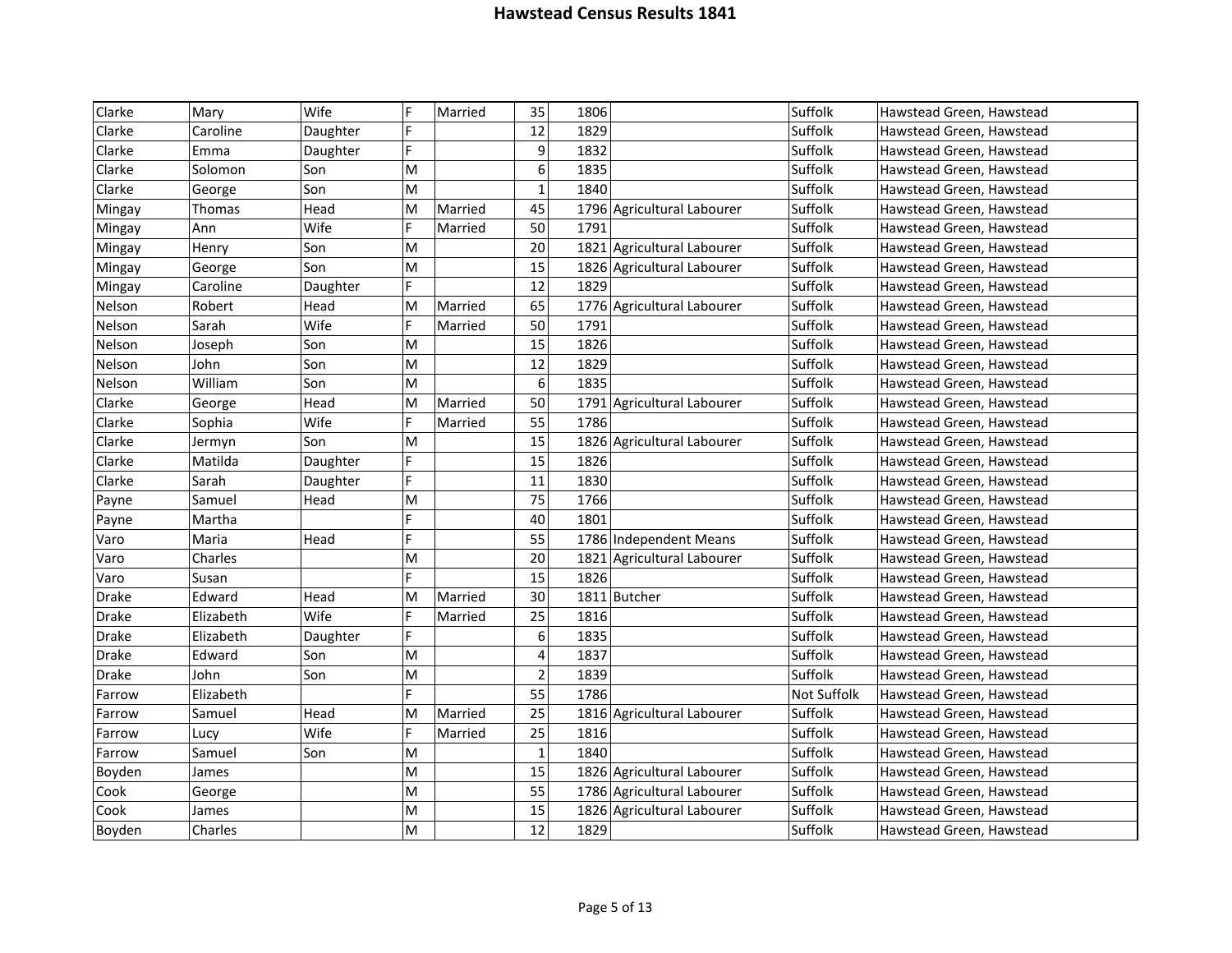| Middleditch  | Ann       | Head     | F |         | 50               | 1791 |                            | Suffolk     | Hawstead Green, Hawstead |
|--------------|-----------|----------|---|---------|------------------|------|----------------------------|-------------|--------------------------|
| Boyden       | John      |          | M |         | 50               |      | 1791 Agricultural Labourer | Suffolk     | Hawstead Green, Hawstead |
| Boyden       | George    |          | M |         | 15               | 1826 |                            | Suffolk     | Hawstead Green, Hawstead |
| Metcalfe     | Henry     | Head     | M | Married | 50               |      | 1791 Independent Means     | Not Suffolk | Hawstead House, Hawstead |
| Metcalfe     | Sarah     | Wife     | F | Married | 40               | 1801 |                            | Not Suffolk | Hawstead House, Hawstead |
| Metcalfe     | Philip    | Son      | M |         | 14               | 1827 |                            | Not Suffolk | Hawstead House, Hawstead |
| Metcalfe     | Walter    | Son      | M |         | 13               | 1828 |                            | Not Suffolk | Hawstead House, Hawstead |
| Bryant       | Susan     |          | F |         | 70               |      | 1771 Independent Means     | Not Suffolk | Hawstead House, Hawstead |
| Andre        | Mary Ann  | Servant  | F |         | 20               |      | 1821 Servant               | Not Suffolk | Hawstead House, Hawstead |
| Purkiss      | Mary      | Servant  | F |         | 25               |      | 1816 Servant               | Not Suffolk | Hawstead House, Hawstead |
| Day          | Hannah    | Servant  | F |         | 30               |      | 1811 Servant               | Suffolk     | Hawstead House, Hawstead |
| <b>Bruce</b> | Lucy      | Servant  | F |         | 20               |      | 1821 Servant               | Suffolk     | Hawstead House, Hawstead |
| Smith        | Susan     | Servant  | F |         | 20               |      | 1821 Servant               | Suffolk     | Hawstead House, Hawstead |
| Ringham      | George    |          | M |         | 60               | 1781 |                            | Not Suffolk | Hawstead House, Hawstead |
| King         | John      |          | M |         | 20               | 1821 |                            | Not Suffolk | Hawstead House, Hawstead |
| <b>Bligh</b> | Thomas    | Head     | M | Married | 45               |      | 1796 Clerk                 | Not Suffolk | Rectory, Hawstead        |
| <b>Bligh</b> | Mary      | Wife     | F | Married | 40               | 1801 |                            | Not Suffolk | Rectory, Hawstead        |
| Maze         | Susan     | Servant  | F |         | 55               | 1786 |                            | Suffolk     | Rectory, Hawstead        |
| Garthwaite   | Elizabeth | Servant  | F |         | 20               | 1821 |                            | Not Suffolk | Rectory, Hawstead        |
| Pollard      | John      | Head     | M | Married | 35               |      | 1806 Agricultural Labourer | Suffolk     | Great Green, Hawstead    |
| Pollard      | Susan     | Wife     | F | Married | 35               | 1806 |                            | Suffolk     | Great Green, Hawstead    |
| Pollard      | Susan     | Daughter | F |         | 14               | 1827 |                            | Suffolk     | Great Green, Hawstead    |
| Campin       | George    |          | M |         | 20               |      | 1821 Agricultural Labourer | Suffolk     | Great Green, Hawstead    |
| Campin       | Mary      |          | F |         | 20               | 1821 |                            | Suffolk     | Great Green, Hawstead    |
| Farrow       | James     | Head     | M | Married | 35               |      | 1806 Agricultural Labourer | Suffolk     | Great Green, Hawstead    |
| Farrow       | Ann       | Wife     | F | Married | 35               | 1806 |                            | Suffolk     | Great Green, Hawstead    |
| Farrow       | Sarah     | Daughter | F |         | 15               | 1826 |                            | Suffolk     | Great Green, Hawstead    |
| Farrow       | Phebe     | Daughter | F |         | 13               | 1828 |                            | Suffolk     | Great Green, Hawstead    |
| Farrow       | Ambly     | Daughter | F |         | 11               | 1830 |                            | Suffolk     | Great Green, Hawstead    |
| Farrow       | Henry     | Son      | M |         | 9                | 1832 |                            | Suffolk     | Great Green, Hawstead    |
| Farrow       | Lucy      | Daughter | F |         | $\overline{7}$   | 1834 |                            | Suffolk     | Great Green, Hawstead    |
| Farrow       | Jane      | Daughter | F |         | 5                | 1836 |                            | Suffolk     | Great Green, Hawstead    |
| Farrow       | William   | Son      | M |         | $\overline{2}$   | 1839 |                            | Suffolk     | Great Green, Hawstead    |
| Story        | Joseph    | Head     | M | Married | 25               |      | 1816 Agricultural Labourer | Suffolk     | Great Green, Hawstead    |
| Story        | Eliza     | Wife     | F | Married | 25               | 1816 |                            | Suffolk     | Great Green, Hawstead    |
| Story        | Joseph    | Son      | M |         | $\boldsymbol{6}$ | 1835 |                            | Suffolk     | Great Green, Hawstead    |
| Story        | Mary      | Daughter | F |         | $\overline{2}$   | 1839 |                            | Suffolk     | Great Green, Hawstead    |
| Payne        | Sarah     |          | F |         | 55               | 1786 |                            | Suffolk     | Great Green, Hawstead    |
|              |           |          |   |         |                  |      |                            |             |                          |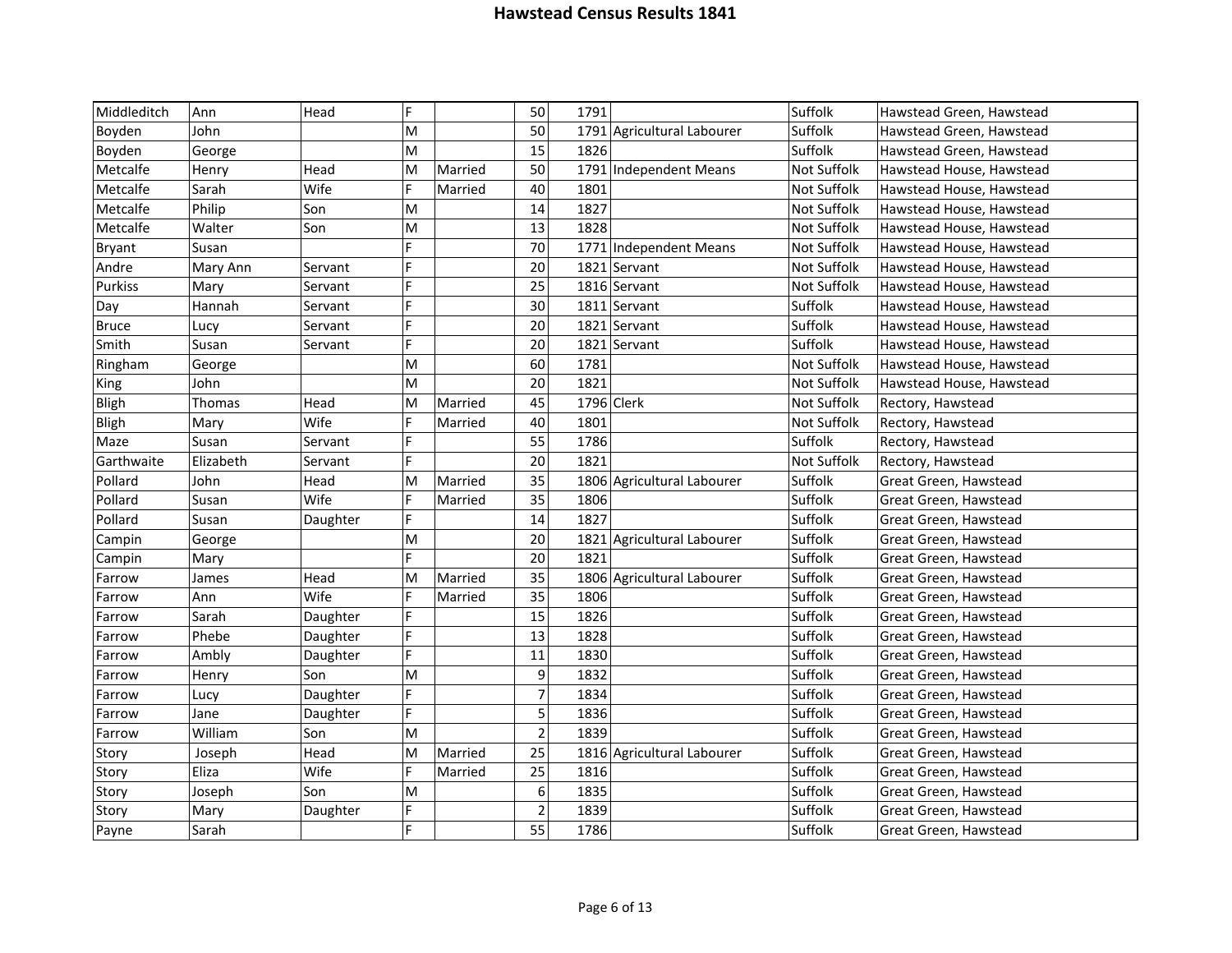| Payne       | Mary      |          | E |         | 15               | 1826                       | Suffolk | Great Green, Hawstead   |
|-------------|-----------|----------|---|---------|------------------|----------------------------|---------|-------------------------|
| Musk        | George    | Head     | M |         | 45               | 1796 Shoemaker             | Suffolk | Great Green, Hawstead   |
| Musk        | Sarah     |          | E |         | 25               | 1816                       | Suffolk | Great Green, Hawstead   |
| Musk        | George    |          | M |         | 20               | 1821 Shoemaker             | Suffolk | Great Green, Hawstead   |
| Musk        | Harriett  |          | F |         | 10               | 1831                       | Suffolk | Great Green, Hawstead   |
| Musk        | William   |          | M |         | 9                | 1832                       | Suffolk | Great Green, Hawstead   |
| Musk        | Thomas    |          | M |         | $\boldsymbol{6}$ | 1835                       | Suffolk | Great Green, Hawstead   |
| Musk        | Henry     |          | M |         | $\overline{4}$   | 1837                       | Suffolk | Great Green, Hawstead   |
| Musk        | Charles   |          | M |         | $\overline{2}$   | 1839                       | Suffolk | Great Green, Hawstead   |
| Musk        | James     |          | M |         | $\mathbf 0$      | 1841                       | Suffolk | Great Green, Hawstead   |
| Ridgeon     | George    | Head     | M | Married | 60               | 1781 Agricultural Labourer | Suffolk | Great Green, Hawstead   |
| Ridgeon     | Sarah     | Wife     | F | Married | 60               | 1781                       | Suffolk | Great Green, Hawstead   |
| Crack       | Ruth      | Head     | F |         | 65               | 1776                       | Suffolk | 1 Great Green Almshouse |
| <b>Bugg</b> | Susan     |          | F |         | $\mathbf{1}$     | 1840                       | Suffolk | 1 Great Green Almshouse |
| Jackson     | Hannah    | Head     | Þ |         | 70               | 1771                       | Suffolk | 2 Great Green Almshouse |
| Pryke       | Mary      | Head     | F |         | 80               | 1761                       | Suffolk | 3 Great Green Almshouse |
| Allen       | Charlotte | Head     | F |         | 75               | 1766                       | Suffolk | 4 Great Green Almshouse |
| Cawston     | James     | Head     | M | Married | 35               | 1806 Agricultural Labourer | Suffolk | Farm House, Hawstead    |
| Cawston     | Susan     | Wife     | F | Married | 30               | 1811                       | Suffolk | Farm House, Hawstead    |
| Cawston     | James     | Son      | M |         | 8                | 1833                       | Suffolk | Farm House, Hawstead    |
| Cawston     | Ann       | Daughter | F |         | 5                | 1836                       | Suffolk | Farm House, Hawstead    |
| Cawston     | Mary      | Daughter | F |         | $\overline{3}$   | 1838                       | Suffolk | Farm House, Hawstead    |
| Cawston     | Frances   | Daughter | F |         | $\mathbf{1}$     | 1840                       | Suffolk | Farm House, Hawstead    |
| Mortlock    | Michael   | Head     | M | Married | 30               | 1811                       | Suffolk | Farm House, Hawstead    |
| Mortlock    | Matilda   | Wife     |   | Married | 35               | 1806                       | Suffolk | Farm House, Hawstead    |
| Mortlock    | Emma      | Daughter | F |         | 13               | 1828                       | Suffolk | Farm House, Hawstead    |
| Mortlock    | Mirah     | Daughter | F |         | 11               | 1830                       | Suffolk | Farm House, Hawstead    |
| Mortlock    | Joshia    | Son      | M |         | 10               | 1831                       | Suffolk | Farm House, Hawstead    |
| Mortlock    | James     | Son      | M |         | 6                | 1835                       | Suffolk | Farm House, Hawstead    |
| Mortlock    | Jane      | Daughter | F |         | 4                | 1837                       | Suffolk | Farm House, Hawstead    |
| Mortlock    | Samuel    | Son      | M |         | 3                | 1838                       | Suffolk | Farm House, Hawstead    |
| Mortlock    | Herbert   | Son      | M |         | $\mathbf 0$      | 1841                       | Suffolk | Farm House, Hawstead    |
| Driver      | Amelia    |          | E |         | 15               | 1826                       | Suffolk | Farm House, Hawstead    |
| Waite       | John      | Head     | M | Married | 25               | 1816 Blacksmith            | Suffolk | Malting, Hawstead       |
| Waite       | Elizabeth | Wife     | F | Married | 20               | 1821                       | Suffolk | Malting, Hawstead       |
| Waite       | Walter    | Son      | M |         | $\overline{4}$   | 1837                       | Suffolk | Malting, Hawstead       |
| Waite       | John      | Son      | M |         | $\mathbf 2$      | 1839                       | Suffolk | Malting, Hawstead       |
| Flack       | Mary      | Servant  | F |         | 15               | 1826 Servant               | Suffolk | Malting, Hawstead       |
|             |           |          |   |         |                  |                            |         |                         |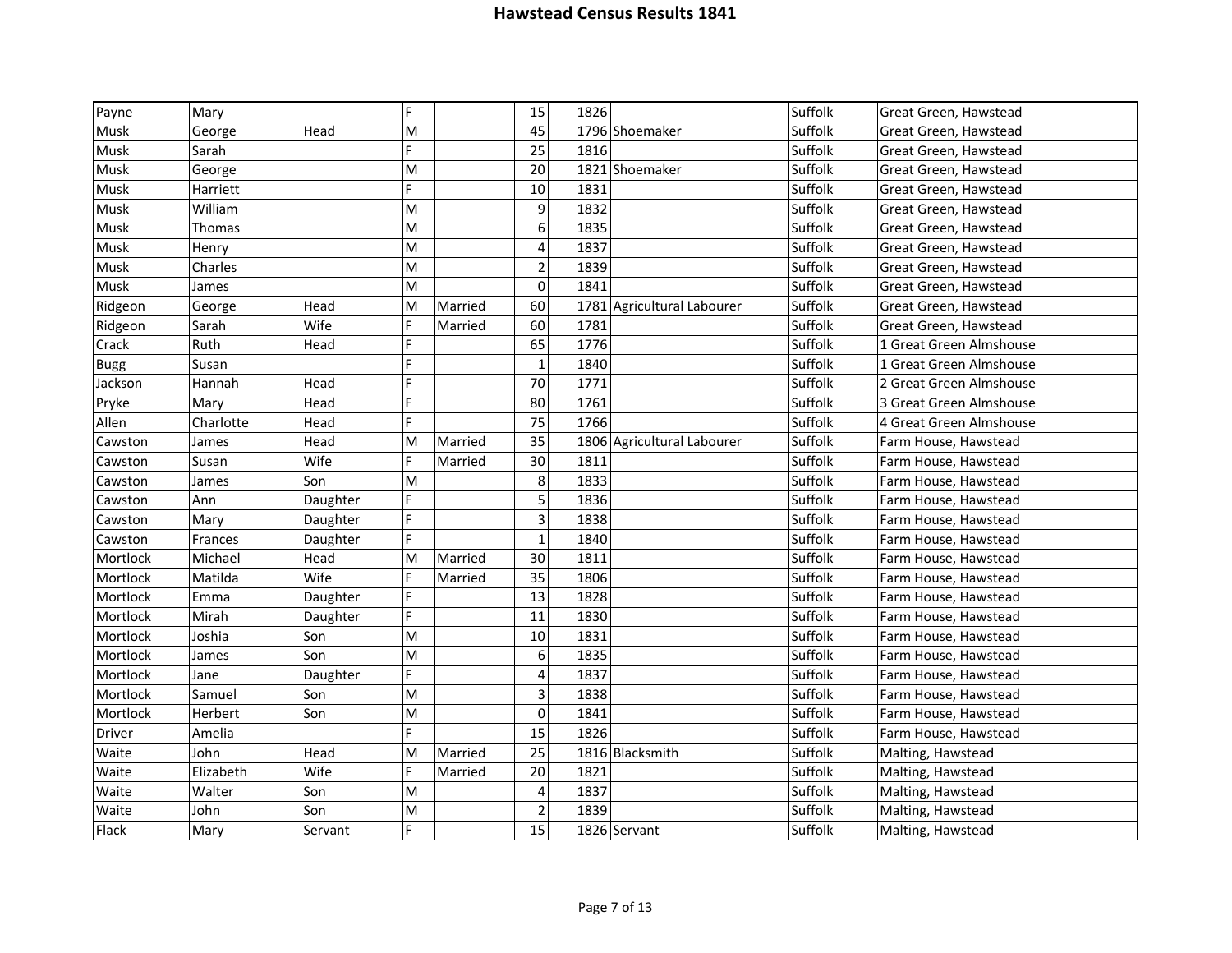| Woollard | William   | Head     | M  | Married | 30                       | 1811 Agricultural Labourer  | Suffolk     | Malting, Hawstead         |
|----------|-----------|----------|----|---------|--------------------------|-----------------------------|-------------|---------------------------|
| Woollard | Mary      | Wife     | F  | Married | 35                       | 1806                        | Suffolk     | Malting, Hawstead         |
| Woollard | Walter    | Son      | M  |         | 12                       | 1829                        | Suffolk     | Malting, Hawstead         |
| Woollard | Sarah     | Daughter | F  |         | 10                       | 1831                        | Suffolk     | Malting, Hawstead         |
| Woollard | Amy       | Daughter | F  |         | 8                        | 1833                        | Suffolk     | Malting, Hawstead         |
| Woollard | Susannah  | Daughter | F  |         | $6\phantom{a}$           | 1835                        | Suffolk     | Malting, Hawstead         |
| Woollard | Rebecca   | Daughter | F  |         | $\overline{\mathcal{L}}$ | 1837                        | Suffolk     | Malting, Hawstead         |
| Woollard | John      | Son      | M  |         | $\mathbf{1}$             | 1840                        | Suffolk     | Malting, Hawstead         |
| Presling | William   |          | M  |         | 75                       | 1766 Agricultural Labourer  | Suffolk     | Malting, Hawstead         |
| Pryke    | William   | Head     | M  | Married | 35                       | 1806 Wheelwright            | Suffolk     | Near Malting, Hawstead,   |
| Pryke    | Mary      | Wife     | F  | Married | 30                       | 1811                        | Not Suffolk | Near Malting, Hawstead,   |
| Pryke    | Oscar     | Son      | M  |         | $\overline{2}$           | 1839                        | Suffolk     | Near Malting, Hawstead,   |
| Pryke    | Ada       | Daughter | F  |         | $\overline{3}$           | 1838                        | Suffolk     | Near Malting, Hawstead,   |
| Pryke    | Margaret  | Daughter | F  |         | $\mathbf 0$              | 1841                        | Suffolk     | Near Malting, Hawstead    |
| Wells    | Elizabeth |          | Þ  |         | 15                       | 1826 Servant                | Suffolk     | Near Malting, Hawstead    |
| Pendle   | John      |          | M  |         | 15                       | 1826 Apprentice Wheelwright | Suffolk     | Near Malting, Hawstead,   |
| Cooke    | George    | Head     | M  | Married | 30                       | 1811 Agricultural Labourer  | Suffolk     | Farm House, Hawstead      |
| Cooke    | Phebe     | Wife     | F  | Married | 30                       | 1811                        | Suffolk     | Farm House, Hawstead      |
| Cooke    | Mary      | Daughter | F  |         | 11                       | 1830                        | Suffolk     | Farm House, Hawstead      |
| Cooke    | George    | Son      | M  |         | 10                       | 1831                        | Suffolk     | Farm House, Hawstead      |
| Cooke    | Thomas    | Son      | M  |         | 8                        | 1833                        | Suffolk     | Farm House, Hawstead      |
| Cooke    | Susan     | Daughter | F  |         | $\overline{\mathbf{5}}$  | 1836                        | Suffolk     | Farm House, Hawstead      |
| Cooke    | James     | Son      | M  |         | $\overline{\mathbf{3}}$  | 1838                        | Suffolk     | Farm House, Hawstead      |
| Cooke    | John      | Son      | M  |         | $\mathbf{1}$             | 1840                        | Suffolk     | Farm House, Hawstead      |
| Sansome  | Auther    | Head     | M  |         | 70                       | 1771 Agricultural Labourer  | Suffolk     | Near Farm House, Hawstead |
| Sansome  | John      | Son      | M  |         | 25                       | 1816 Agricultural Labourer  | Suffolk     | Near Farm House, Hawstead |
| Wright   | Daniel    | Head     | M  | Married | 20                       | 1821 Agricultural Labourer  | Suffolk     | Near Farm House, Hawstead |
| Wright   | Amelia    | Wife     | F  | Married | 20                       | 1821                        | Suffolk     | Near Farm House, Hawstead |
| Wright   | Ellen     | Daughter | F  |         | $\mathbf{1}$             | 1840                        | Suffolk     | Near Farm House, Hawstead |
| Martin   | William   | Head     | M  | Married | 50                       | 1791 Agricultural Labourer  | Suffolk     | Near Farm House, Hawstead |
| Martin   | Mary      | Wife     | F  | Married | 60                       | 1781                        | Suffolk     | Near Farm House, Hawstead |
| Martin   | Frederick | Son      | M  |         | 15                       | 1826 Agricultural Labourer  | Suffolk     | Near Farm House, Hawstead |
| Mower    | George    | Head     | M  | Head    | 45                       | 1796 Agricultural Labourer  | Suffolk     | Near Farm House, Hawstead |
| Mower    | Martha    | Wife     | E  | Wife    | 40                       | 1801                        | Suffolk     | Near Farm House, Hawstead |
| Mower    | Charlotte | Daughter | F  |         | 15                       | 1826                        | Suffolk     | Near Farm House, Hawstead |
| Mower    | George    | Son      | M  |         | 15                       | 1826 Agricultural Labourer  | Suffolk     | Near Farm House, Hawstead |
| Mower    | William   | Son      | M  |         | 10                       | 1831                        | Suffolk     | Near Farm House, Hawstead |
| Mower    | Sophia    | Daughter | F. |         | 8                        | 1833                        | Suffolk     | Near Farm House, Hawstead |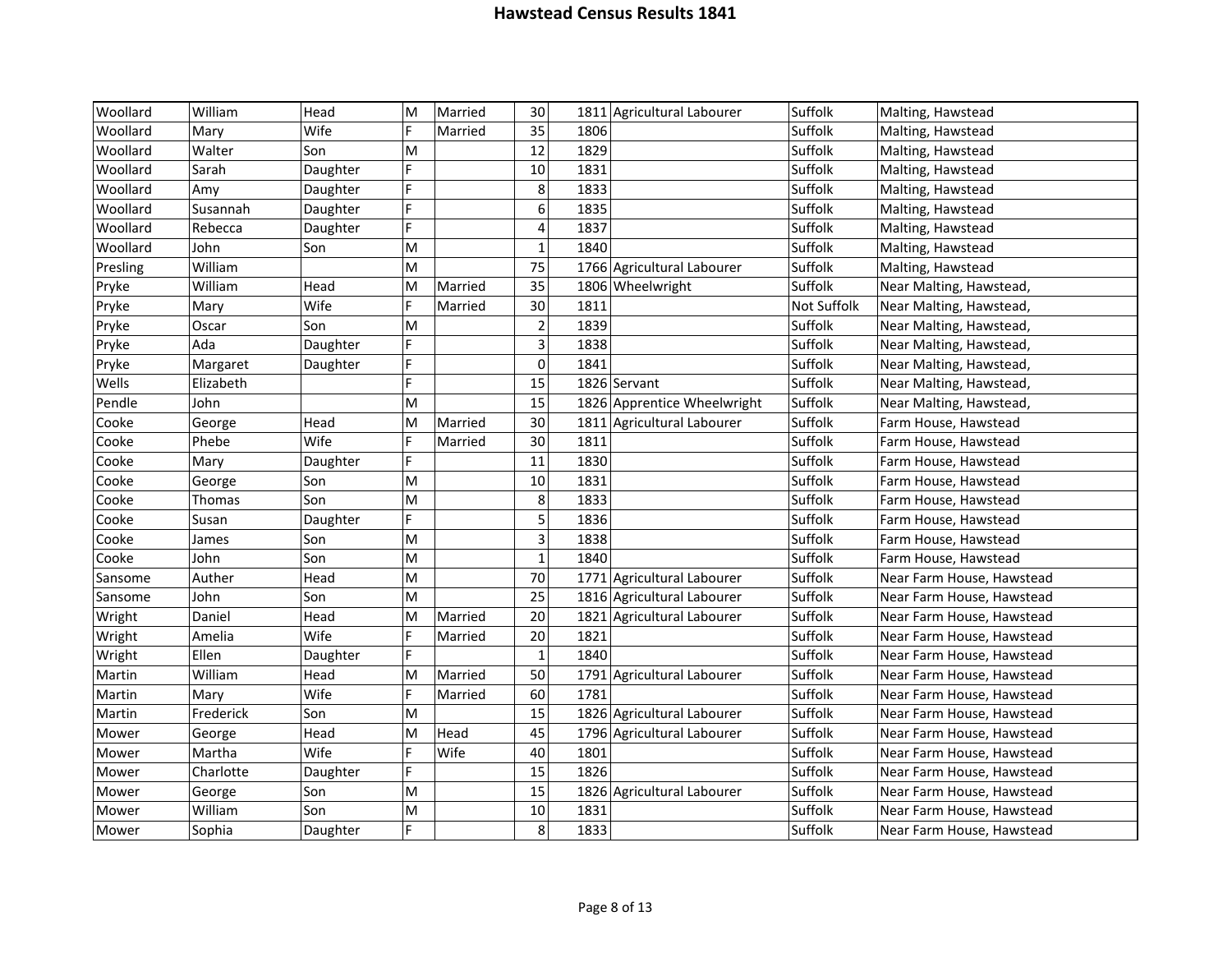| Mower         | Emma     | Daughter | F |           | $\overline{\mathbf{3}}$ | 1838        |                            | Suffolk | Near Farm House, Hawstead   |
|---------------|----------|----------|---|-----------|-------------------------|-------------|----------------------------|---------|-----------------------------|
| Nunn          | George   | Head     | M | Married   | 40                      |             | 1801 Agricultural Labourer | Suffolk | Near Farm House, Hawstead   |
| Nunn          | Susan    | Wife     | F | Married   | 50                      | 1791        |                            | Suffolk | Near Farm House, Hawstead   |
| Nunn          | Sophia   | Daughter | F |           | 12                      | 1829        |                            | Suffolk | Near Farm House, Hawstead   |
| Nunn          | Lucy     | Daughter | F |           | 8                       | 1833        |                            | Suffolk | Near Farm House, Hawstead   |
| Willett       | Antony   | Head     | M | Married   | 75                      |             | 1766 Independant Means     | Suffolk | Rose Cottage, Hawstead      |
| Willett       | Frances  | Wife     | F | Married   | 70                      | 1771        |                            | Suffolk | Rose Cottage, Hawstead      |
| Willett       | Antony   | Son      | M | Unmarried | 20                      | 1821        |                            | Suffolk | Rose Cottage, Hawstead      |
| Green         | Susan    | Servant  | F |           | 20                      | $1821$ Maid |                            | Suffolk | Rose Cottage, Hawstead      |
| Bilman        | William  | Head     | M | Married   | 35                      |             | 1806 Agricultural Labourer | Suffolk | Near Rose Cottage, Hawstead |
| Bilman        | Mary     | Wife     | F | Married   | 45                      | 1796        |                            | Suffolk | Near Rose Cottage, Hawstead |
| <b>Bilman</b> | George   | Son      | M |           | 15                      | 1826        |                            | Suffolk | Near Rose Cottage, Hawstead |
| <b>Bowers</b> | Thomas   | Head     | M | Married   | 35                      |             | 1806 Sawyer                | Suffolk | Near Rose Cottage, Hawstead |
| <b>Bowers</b> | Ann      | Wife     | F | Married   | 35                      | 1806        |                            | Suffolk | Near Rose Cottage, Hawstead |
| Atley         | Thomas   |          | M |           | 30                      | 1811        |                            | Suffolk | Near Rose Cottage, Hawstead |
| <b>Banks</b>  | James    | Head     | M | Married   | 20                      |             | 1821 Agricultural Labourer | Suffolk | Near Rose Cottage, Hawstead |
| <b>Banks</b>  | Caroline | Wife     | F | Married   | 25                      | 1816        |                            | Suffolk | Near Rose Cottage, Hawstead |
| <b>Banks</b>  | John     | Son      | M |           | 4                       | 1837        |                            | Suffolk | Near Rose Cottage, Hawstead |
| <b>Banks</b>  | James    | Son      | M |           | $\overline{\mathbf{4}}$ | 1837        |                            | Suffolk | Near Rose Cottage, Hawstead |
| <b>Banks</b>  | Mary     | Daughter | F |           | $\mathbf 1$             | 1840        |                            | Suffolk | Near Rose Cottage, Hawstead |
| Reeve         | James    | Head     | M | Married   | 35                      |             | 1806 Agricultural Labourer | Suffolk | Farm House, Hawstead        |
| Reeve         | Mary     | Wife     | F | Married   | 30                      | 1811        |                            | Suffolk | Farm House, Hawstead        |
| Reeve         | Mary     | Daughter | F |           | 9                       | 1832        |                            | Suffolk | Farm House, Hawstead        |
| Reeve         | George   | Son      | M |           | $\overline{7}$          | 1834        |                            | Suffolk | Farm House, Hawstead        |
| Reeve         | Samuel   | Son      | M |           | 5                       | 1836        |                            | Suffolk | Farm House, Hawstead        |
| Reeve         | Ellen    | Daughter | F |           | $\overline{3}$          | 1838        |                            | Suffolk | Farm House, Hawstead        |
| Reeve         | Henry    | Son      | M |           | $\mathbf{1}$            | 1840        |                            | Suffolk | Farm House, Hawstead        |
| Abbott        | John     | Head     | M | Married   | 60                      |             | 1781 Agricultural Labourer | Suffolk | Farm House, Hawstead        |
| Abbott        | Mary     | Wife     | E | Married   | 60                      | 1781        |                            | Suffolk | Farm House, Hawstead        |
| Bigsby        | William  | Head     | M |           | 30                      |             | 1811 Farmer                | Suffolk | Farm House, Hawstead        |
| Mothersole    | Ann      |          | F |           | 40                      | 1801        |                            | Suffolk | Farm House, Hawstead        |
| Smith         | Eliza    |          | F |           | 25                      | 1816        |                            | Suffolk | Farm House, Hawstead        |
| Temple        | Mary     | Head     | F |           | 30                      |             | 1811 Independent Means     | Suffolk | Near Farm House, Hawstead   |
| Gladwell      | Martha   |          | Þ |           | 20                      |             | 1821 Servant               | Suffolk | Near Farm House, Hawstead   |
| Farrow        | William  | Head     | M |           | 65                      |             | 1776 Agricultural Labourer | Suffolk | Near Farm House, Hawstead   |
| Farrow        | Hannah   |          | F |           | 35                      | 1806        |                            | Suffolk | Near Farm House, Hawstead   |
| Farrow        | William  |          | M |           | 15                      |             | 1826 Agricultural Labourer | Suffolk | Near Farm House, Hawstead   |
| Farrow        | Emily    |          | Þ |           | 14                      | 1827        |                            | Suffolk | Near Farm House, Hawstead   |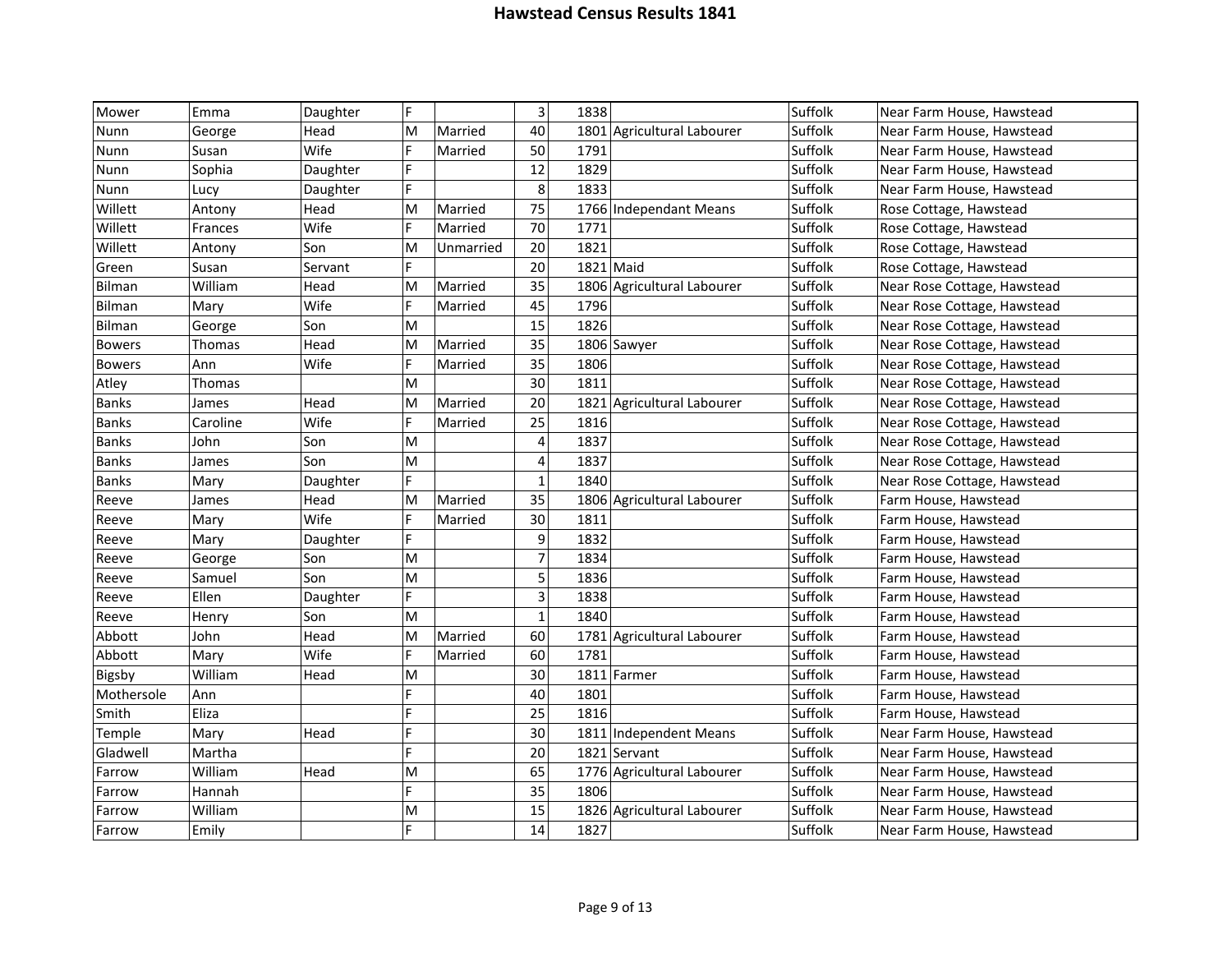| Farrow       | Amelia    |          | F              |         | 12                      | 1829 |                            | Suffolk     | Near Farm House, Hawstead   |
|--------------|-----------|----------|----------------|---------|-------------------------|------|----------------------------|-------------|-----------------------------|
| Farrow       | Mary      |          | F              |         | 8                       | 1833 |                            | Suffolk     | Near Farm House, Hawstead   |
| Westly       | George    | Head     | M              | Married | 40                      |      | 1801 Agricultural Labourer | Suffolk     | Near Farm House, Hawstead   |
| Westly       | Amelia    | Wife     | F              | Married | 35                      | 1806 |                            | Suffolk     | Near Farm House, Hawstead   |
| Westly       | Thomas    | Son      | M              |         | $\overline{7}$          | 1834 |                            | Suffolk     | Near Farm House, Hawstead   |
| Westly       | Lydia     | Daughter | F              |         | $\overline{5}$          | 1836 |                            | Suffolk     | Near Farm House, Hawstead   |
| Westly       | William   | Son      | M              |         | $\overline{2}$          | 1839 |                            | Suffolk     | Near Farm House, Hawstead   |
| Westly       | John      | Son      | M              |         | $\mathbf 0$             | 1841 |                            | Suffolk     | Near Farm House, Hawstead   |
| Barker       | Deborah   |          | F              |         | $\overline{75}$         |      | 1766 Independent Means     | Suffolk     | Near Farm House, Hawstead   |
| Mower        | Alfred    |          | M              |         | 20                      |      | 1821 Blacksmith            | Not Suffolk | Near Farm House, Hawstead   |
| <b>Banks</b> | John      |          | M              |         | 50                      |      | 1791 Agricultural Labourer | Suffolk     | Near Farm House, Hawstead   |
| Baldwin      | Samuel    |          | M              |         | 20                      |      | 1821 Agricultural Labourer | Suffolk     | Near Farm House, Hawstead   |
| Baldwin      | Robert    |          | M              |         | 15                      |      | 1826 Agricultural Labourer | Suffolk     | Near Farm House, Hawstead   |
| Clarke       | William   | Head     | M              |         | 20                      |      | 1821 Shoemaker             | Suffolk     | Farm House, Great Green, H. |
| Clarke       | Elizabeth | Wife     | F              |         | 25                      | 1816 |                            | Suffolk     | Farm House, Great Green, H. |
| Clarke       | Henry     | Son      | M              |         | 3                       | 1838 |                            | Suffolk     | Farm House, Great Green, H. |
| Clarke       | Charles   | Son      | M              |         | $\mathbf{1}$            | 1840 |                            | Suffolk     | Farm House, Great Green, H. |
| <b>Betts</b> | William   | Head     | M              | Married | 50                      |      | 1791 Agricultural Labourer | Suffolk     | Farm House, Great Green, H. |
| <b>Betts</b> | Eliza     | Wife     | F              | Married | 35                      | 1806 |                            | Suffolk     | Farm House, Great Green, H. |
| <b>Betts</b> | Charles   | Daughter | M              |         | 15                      | 1826 |                            | Suffolk     | Farm House, Great Green, H. |
| <b>Betts</b> | Jane      | Daughter | F              |         | 15                      | 1826 |                            | Suffolk     | Farm House, Great Green, H. |
| <b>Betts</b> | Emma      | Daughter | F              |         | $\overline{2}$          | 1839 |                            | Suffolk     | Farm House, Great Green, H. |
| Payne        | Charles   | Lodger   | M              |         | 15                      |      | 1826 Agricultural Labourer | Suffolk     | Farm House, Great Green, H. |
| Ransom       | James     | Head     | M              | Married | 30                      |      | 1811 Agricultural Labourer | Suffolk     | Farm House, Great Green, H. |
| Ransom       | Hannah    | Wife     | F              | Married | 25                      | 1816 |                            | Suffolk     | Farm House, Great Green, H. |
| Ransom       | John      | Son      | M              |         | $\boldsymbol{6}$        | 1835 |                            | Suffolk     | Farm House, Great Green, H. |
| Ransom       | Eliza     | Son      | M              |         | $\overline{\mathbf{4}}$ | 1837 |                            | Suffolk     | Farm House, Great Green, H. |
| Ransom       | William   | Son      | M              |         | $\overline{2}$          | 1839 |                            | Suffolk     | Farm House, Great Green, H. |
| Mortlock     | Mary      | Head     | F              |         | 70                      |      | 1771 Independent Means     | Suffolk     | Farm House, Great Green, H. |
| Mortlock     | Maria     |          | F              |         | 25                      | 1816 |                            | Suffolk     | Farm House, Great Green, H. |
| Mortlock     | William   |          | M              |         | $\overline{7}$          | 1834 |                            | Suffolk     | Farm House, Great Green, H. |
| Pawsey       | Richard   | Head     | M              | Married | 35                      |      | 1806 Groom                 | Suffolk     | Farm House, Great Green, H. |
| Pawsey       | Hannah    | Wife     | F              | Married | 40                      | 1801 |                            |             | Farm House, Great Green, H. |
| Pawsey       | William   | Son      | M              |         | 14                      | 1827 |                            | Suffolk     | Farm House, Great Green, H. |
| Pawsey       | Hannah    | Daughter | $\mathsf F$    |         | 13                      | 1828 |                            | Suffolk     | Farm House, Great Green, H. |
| Creasey      | John      | Head     | M              | Married | 55                      |      | 1786 Agricultural Labourer | Suffolk     | Farm House nr. Church       |
| Creasey      | Mary      | Wife     | $\overline{F}$ | Married | 55                      | 1786 |                            | Suffolk     | Farm House nr. Church       |
| Cook         | William   |          | M              |         | 25                      |      | 1816 Agricultural Labourer | Suffolk     | Farm House nr. Church       |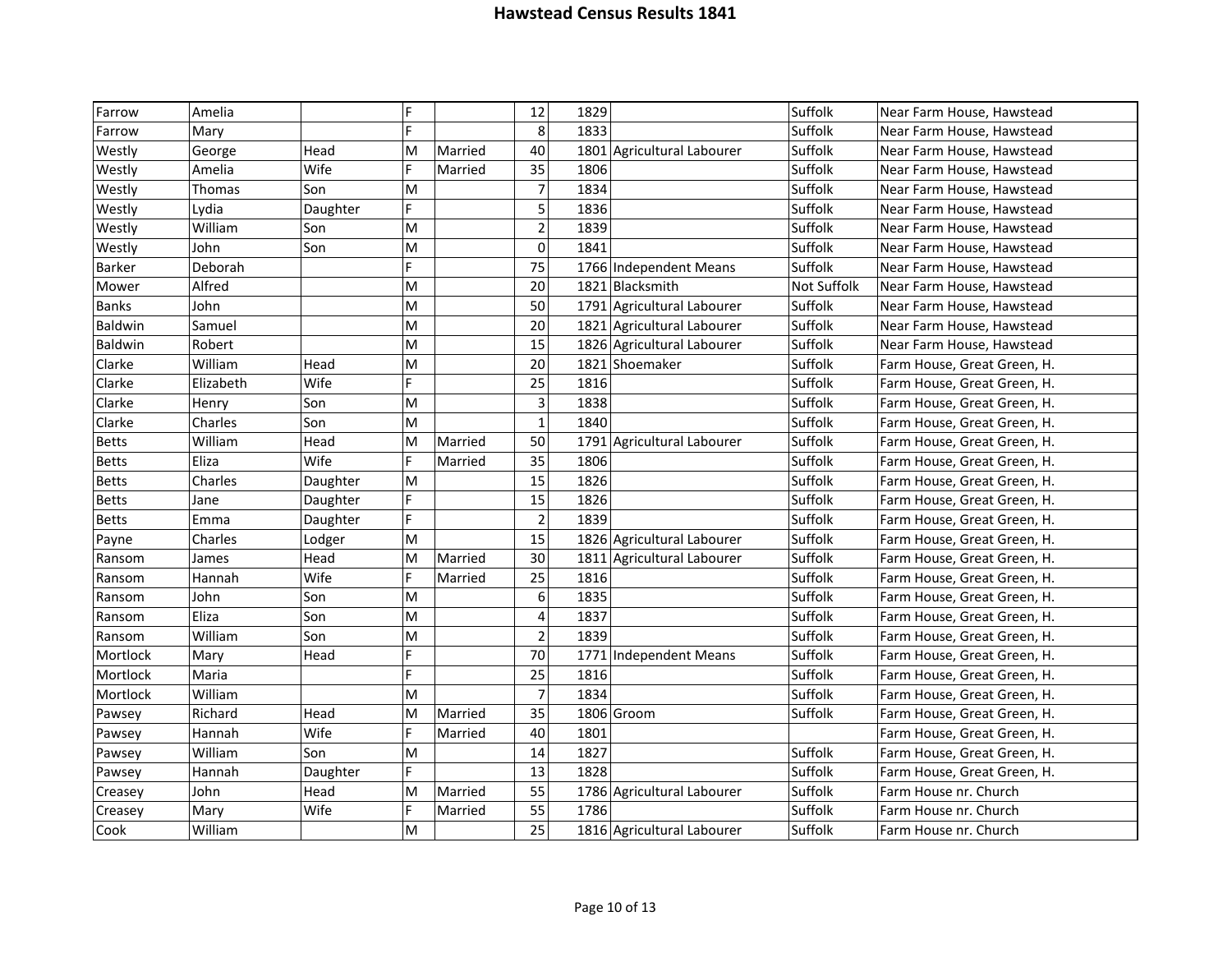| Roof          | John          | Head     | M | Married   | 35             | 1806 Agricultural Labourer | Suffolk | Pinford End, Hawstead |
|---------------|---------------|----------|---|-----------|----------------|----------------------------|---------|-----------------------|
| Roof          | Elizabeth     | Wife     | Þ | Married   | 35             | 1806                       | Suffolk | Pinford End, Hawstead |
| Roof          | Emma          | Daughter | F |           | 11             | 1830                       | Suffolk | Pinford End, Hawstead |
| Ricker        | George        |          | M |           | $\mathbf{1}$   | 1840                       | Suffolk | Pinford End, Hawstead |
| Ridgeon       | Benjamin      | Head     | M | Married   | 45             | 1796 Agricultural Labourer | Suffolk | Pinford End, Hawstead |
| Ridgeon       | Susan         | Wife     | F | Married   | 40             | 1801                       | Suffolk | Pinford End, Hawstead |
| Ridgeon       | Thomas        | Son      | M |           | 15             | 1826                       | Suffolk | Pinford End, Hawstead |
| Ridgeon       | Isaac         | Son      | M |           | 15             | 1826                       | Suffolk | Pinford End, Hawstead |
| Ridgeon       | James         | Son      | M |           | 11             | 1830                       | Suffolk | Pinford End, Hawstead |
| Ridgeon       | Martha        | Daughter | F |           | 9              | 1832                       | Suffolk | Pinford End, Hawstead |
| Ridgeon       | Benjamin      | Son      | M |           | 5              | 1836                       | Suffolk | Pinford End, Hawstead |
| Ridgeon       | John          | Son      | M |           | $\overline{2}$ | 1839                       | Suffolk | Pinford End, Hawstead |
| Campin        | John          | Head     | M | Married   | 45             | 1796 Carpenter             | Suffolk | Pinford End, Hawstead |
| Campin        | Susan         | Wife     | F | Married   | 45             | 1796                       | Suffolk | Pinford End, Hawstead |
| Campin        | Alfred        | Son      | M | Unmarried | 20             | 1821                       | Suffolk | Pinford End, Hawstead |
| Campin        | Susannah      | Daughter | F |           | 15             | 1826                       | Suffolk | Pinford End, Hawstead |
| Campin        | Josiah        | Son      | M |           | 15             | 1826                       | Suffolk | Pinford End, Hawstead |
| Campin        | Henry         | Son      | M |           | 10             | 1831                       | Suffolk | Pinford End, Hawstead |
| Boyden        | James         | Head     | M | Married   | 50             | 1791 Agricultural Labourer | Suffolk | Pinford End, Hawstead |
| Boyden        | Sarah         | Wife     | F | Married   | 45             | 1796                       | Suffolk | Pinford End, Hawstead |
| Boyden        | Sarah         | Daughter | F | Unmarried | 25             | 1816                       | Suffolk | Pinford End, Hawstead |
| Boyden        | Mary          | Daughter | F | Unmarried | 20             | 1821                       | Suffolk | Pinford End, Hawstead |
| Boyden        | Thomas        | Son      | M | Unmarried | 20             | 1821 Agricultural Labourer | Suffolk | Pinford End, Hawstead |
| Boyden        | George        | Son      | M |           | 11             | 1830                       | Suffolk | Pinford End, Hawstead |
| Boyden        | Henry         | Son      | M |           | $\sqrt{6}$     | 1835                       | Suffolk | Pinford End, Hawstead |
| <b>Bowers</b> | Thomas        | Head     | M | Married   | 55             | 1786 Agricultural Labourer | Suffolk | Pinford End, Hawstead |
| <b>Bowers</b> | Mary          | Wife     | F | Married   | 50             | 1791                       | Suffolk | Pinford End, Hawstead |
| <b>Bowers</b> | John          | Son      | M |           | 15             | 1826                       | Suffolk | Pinford End, Hawstead |
| <b>Bowers</b> | Robert        | Son      | M |           | 13             | 1828                       | Suffolk | Pinford End, Hawstead |
| <b>Bowers</b> | Sarah         | Daughter | F |           | 9              | 1832                       | Suffolk | Pinford End, Hawstead |
| <b>Bugg</b>   | William       | Head     | M | Married   | 60             | 1781 Agricultural Labourer | Suffolk | Pinford End, Hawstead |
| <b>Bugg</b>   | Ann           | Wife     | F | Married   | 60             | 1781                       | Suffolk | Pinford End, Hawstead |
| <b>Bugg</b>   | John          | Son      | M | Unmarried | 25             | 1816 Agricultural Labourer | Suffolk | Pinford End, Hawstead |
| <b>Bugg</b>   | Maria         | Daughter | F | Unmarried | 20             | 1821                       | Suffolk | Pinford End, Hawstead |
| <b>Bugg</b>   | James         | Son      | M | Unmarried | 18             | 1823 Agricultural Labourer | Suffolk | Pinford End, Hawstead |
| Boreham       | Thomas        | Head     | M | Married   | 60             | 1781 Agricultural Labourer | Suffolk | Pinford End, Hawstead |
| Boreham       | Ann           | Wife     |   | Married   | 60             | 1781                       | Suffolk | Pinford End, Hawstead |
| Boreham       | <b>Thomas</b> | Son      | M | Unmarried | 25             | 1816 Agricultural Labourer | Suffolk | Pinford End, Hawstead |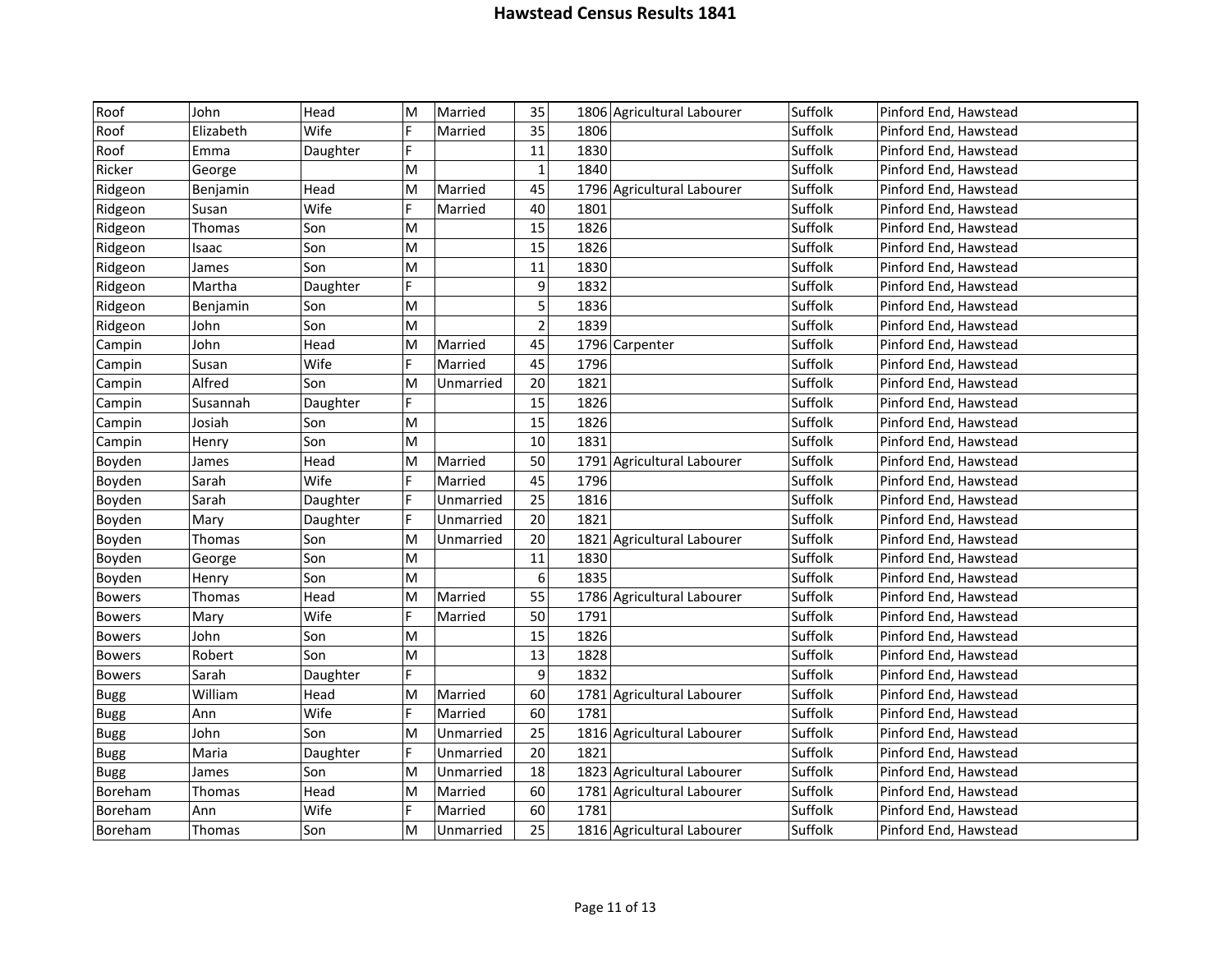| Boreham     | George    | Son          | M           | Unmarried | 25                      | 1816 Agricultural Labourer | Suffolk     | Pinford End, Hawstead         |
|-------------|-----------|--------------|-------------|-----------|-------------------------|----------------------------|-------------|-------------------------------|
| Boreham     | Robert    | Son          | M           | Unmarried | 20                      | 1821 Agricultural Labourer | Suffolk     | Pinford End, Hawstead         |
| Boreham     | Jesse     | Son          | M           |           | 15                      | 1826 Agricultural Labourer | Suffolk     | Pinford End, Hawstead         |
| <b>Bugg</b> | Emma      |              | F           |           | $\overline{\mathbf{4}}$ | 1837                       | Suffolk     | Pinford End, Hawstead         |
| Pollard     | James     | Head         | M           | Married   | 75                      | 1766 Agricultural Labourer | Suffolk     | Pinford End, Hawstead         |
| Pollard     | Sarah     | Wife         | F           | Married   | 75                      | 1766                       | Suffolk     | Pinford End, Hawstead         |
| Pollard     | Edward    | Son          | M           |           | 30                      | 1811 Agricultural Labourer | Suffolk     | Pinford End, Hawstead         |
| Pollard     | Sarah     | Daughter     | F           |           | 40                      | 1801                       | Suffolk     | Pinford End, Hawstead         |
| Pollard     | George    | Grandson     | M           |           | 11                      | 1830                       | Suffolk     | Pinford End, Hawstead         |
| Pollard     | James     | Grandson     | M           |           | 8                       | 1833                       | Suffolk     | Pinford End, Hawstead         |
| Pollard     | Charles   | Grandson     | M           |           | $\overline{4}$          | 1837                       | Suffolk     | Pinford End, Hawstead         |
| Cook        | John      | Head         | M           | Widower   | 70                      | 1771 Agricultural Labourer | Suffolk     | Pinford End, Hawstead         |
| Cook        | Elizabeth | Daughter     | F.          | Widow     | 45                      | 1796                       | Suffolk     | Pinford End, Hawstead         |
| Cook        | Jane      | Grandaughter | F           |           | 15                      | 1826                       | Suffolk     | Pinford End, Hawstead         |
| Cook        | Martha    | Grandaughter | F           |           | 10                      | 1831                       | Suffolk     | Pinford End, Hawstead         |
| <b>Buck</b> | Samuel    | Head         | M           |           | 60                      | 1781 Farmer                | Suffolk     | Hawstead Lodge, Hawstead      |
| Large       | Mary      | Servant      | F           |           | 40                      | 1801 Servant               | Not Suffolk | Hawstead Lodge, Hawstead      |
| Stedman     | George    | Servant      | M           |           | 35                      | 1806 Servant               | Suffolk     | Hawstead Lodge, Hawstead      |
| Arris       | Ellis     | Servant      | F           |           | 15                      | 1826 Servant               | Suffolk     | Hawstead Lodge, Hawstead      |
| Goss        | Elizabeth | Servant      | F           |           | 15                      | 1826 Servant               | Suffolk     | Hawstead Lodge, Hawstead      |
| Payne       | Samuel    | Head         | M           | Married   | 50                      | 1791 Farmer                | Suffolk     | Hawstead Place, Hawstead      |
| Payne       | Phillis   | Wife         | F           | Married   | 50                      | 1791                       | Suffolk     | Hawstead Place, Hawstead      |
| Payne       | Samuel    | Son          | M           |           | 20                      | 1821                       | Suffolk     | Hawstead Place, Hawstead      |
| Ashfield    | Elizabeth | Servant      | F           |           | 30                      | 1811 Servant               | Suffolk     | Hawstead Place, Hawstead      |
| Leeks       | Mary      | Servant      | F           |           | 15                      | 1826 Servant               | Suffolk     | Hawstead Place, Hawstead      |
| Hardy       | George    | Servant      | M           |           | 20                      | 1821 Servant               | Suffolk     | Hawstead Place, Hawstead      |
| Taylor      | William   |              | M           |           | 45                      | 1796 Sheep Shearer         | Not Suffolk | Hawstead Place, Hawstead      |
| Taylor      | James     |              | M           |           | 35                      | 1806 Sheep Shearer         | Not Suffolk | Hawstead Place, Hawstead      |
| Nunn        | John      |              | M           |           | 35                      | 1806 Sheep Shearer         | Not Suffolk | Hawstead Place, Hawstead      |
| Nickolds    | John      |              | M           |           | 30                      | 1811 Sheep Shearer         | Not Suffolk | Hawstead Place, Hawstead      |
| Moss        | Benjamin  |              | M           |           | 30                      | 1811 Sheep Shearer         | Not Suffolk | Hawstead Place, Hawstead      |
| Nickolds    | David     |              | M           |           | 20                      | 1821 Sheep Shearer         | Not Suffolk | Hawstead Place, Hawstead      |
| Young       | Sarah     | Head         | F           |           | 30                      | 1811                       | Suffolk     | Pinford End, Hawstead         |
| Young       | Sarah     | Daughter     | F           |           | 11                      | 1830                       | Suffolk     | Pinford End, Hawstead         |
| Young       | Maria     | Daughter     | $\mathsf F$ |           | 9                       | 1832                       | Suffolk     | Pinford End, Hawstead         |
| Young       | George    | Son          | M           |           | $\overline{7}$          | 1834                       | Suffolk     | Pinford End, Hawstead         |
| Young       | Thomas    | Son          | M           |           | 5                       | 1836                       | Suffolk     | Pinford End, Hawstead         |
| Cook        | George    | Head         | M           | Married   | 25                      | 1816 Agricultural Labourer | Suffolk     | Near Hawstead Place, Hawstead |